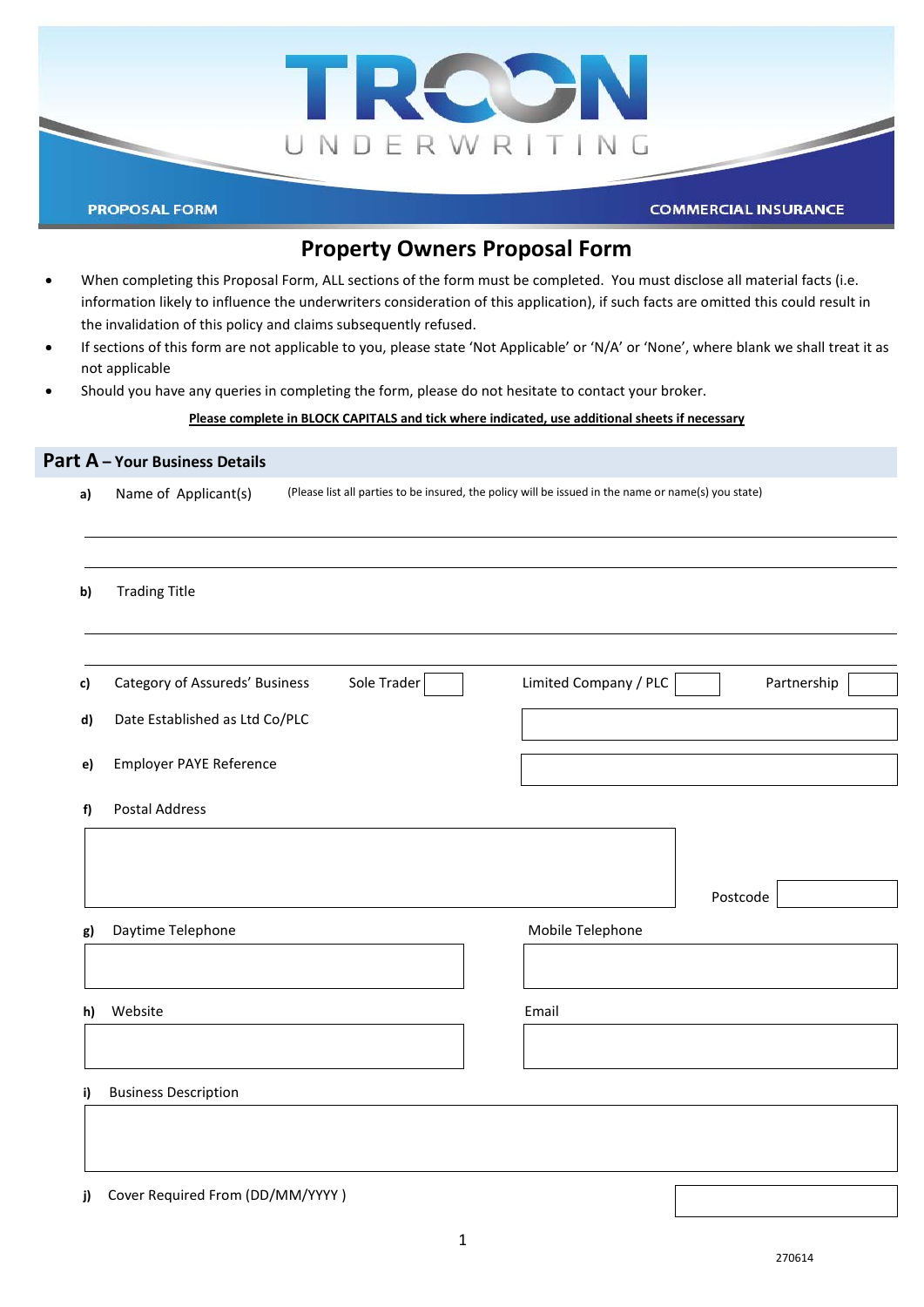|    | Part B - Property Damage                                         |                                                                                                                                                        |                          |                            | Is this section required?                                                       | Yes                 | No        |
|----|------------------------------------------------------------------|--------------------------------------------------------------------------------------------------------------------------------------------------------|--------------------------|----------------------------|---------------------------------------------------------------------------------|---------------------|-----------|
|    |                                                                  | (Please duplicate this page and complete for each additional location noting location number in box)                                                   |                          |                            |                                                                                 | Location No         |           |
| a) | Full address of<br>premises to be insured                        |                                                                                                                                                        |                          |                            | Postcode                                                                        |                     |           |
| b) | <b>Occupation of Property</b>                                    |                                                                                                                                                        |                          |                            |                                                                                 |                     |           |
| c) | Age of Property<br>Detached                                      | No of storeys<br>Semi Detached                                                                                                                         |                          | Terraced                   | Good state of repair<br>Other                                                   | Yes                 | No        |
| d) | If "No" please give full information                             | Are the premises Standard Construction i.e. built of brick, stone / concrete & roof of slated tiles                                                    |                          |                            |                                                                                 | Yes                 | No        |
| e) | If "Yes" please give full information                            | Is any part of the roof flat/felted/bitumen/asphalt?                                                                                                   |                          |                            |                                                                                 | Yes                 | No        |
| f) | If "Yes" please give full information                            | Are the premises in an area likely to flood or where flooding has occurred?                                                                            |                          |                            |                                                                                 | Yes                 | No        |
| g) | If "Yes" Give Name of installer                                  | Are the premises protected by an intruder alarm?                                                                                                       |                          |                            |                                                                                 | Yes                 | No        |
| h) | Method of signalling:<br>If "Other" please give full information | <b>Bells Only</b>                                                                                                                                      |                          | Digital Communicator       |                                                                                 | Redcare             |           |
| i) | If "Yes" Give method of Signalling                               | Is there a fire alarm or automatic fire detection system at the premises?                                                                              |                          |                            |                                                                                 | Yes                 | No        |
| j) | If "Yes" state the Edition & if Maintained                       | Are the premises fitted with an automatic sprinkler system                                                                                             |                          |                            |                                                                                 | Yes                 | No        |
| k) | <b>Standard Perils</b><br>1) Fire/Lightning<br>7) Storm / Flood  | Provided - Unless otherwise endorsed within the certificate / *Subsidence is subject to additional questionnaire<br>2) Explosion<br>8) Escape of Water | 3) Aircraft<br>9) Impact | 4) Earthquake              | 5) Riot<br>10) Theft (by Violent &/or forcible Entry/Exit)                      | 6) Malicious Damage |           |
| I) | <b>Additional Perils</b>                                         | 11) Accidental Damage                                                                                                                                  |                          | 12) Subsidence*            | 13) Sprinkler Leakage                                                           |                     | Terrorism |
| m) | <b>Sums Insured</b>                                              |                                                                                                                                                        |                          |                            | To be insured on Reinstatement basis, state $"R"$ next to the sum insured below |                     |           |
|    | Buildings including Outbuildings & Walls                         |                                                                                                                                                        |                          |                            |                                                                                 | <b>GBP</b>          |           |
|    |                                                                  | Loss of Rent Receivable / Payable (Please delete as applicable)                                                                                        |                          | State Months (             |                                                                                 | <b>GBP</b>          |           |
|    | <b>Landlords Contents</b>                                        |                                                                                                                                                        |                          |                            |                                                                                 | <b>GBP</b>          |           |
|    | Glass                                                            |                                                                                                                                                        |                          |                            |                                                                                 | <b>GBP</b>          |           |
| n) | If "Yes" provide Name &<br>Address                               | Is there a Mortgage or any other charge on the Property which should be noted on the policy                                                            |                          |                            |                                                                                 | Yes                 | No        |
|    |                                                                  | Postcode                                                                                                                                               |                          |                            |                                                                                 |                     |           |
|    | Mortgage Reference Number                                        |                                                                                                                                                        |                          |                            |                                                                                 |                     |           |
|    | Part C - Property Owners Liability                               |                                                                                                                                                        |                          |                            | Is this section required?                                                       | Yes                 | No        |
| a) |                                                                  | Indemnity limit provided (GBP 1,000,000, GBP 2,000,000,                                                                                                |                          | GBP 5,000,000) State Limit |                                                                                 | <b>GBP</b>          |           |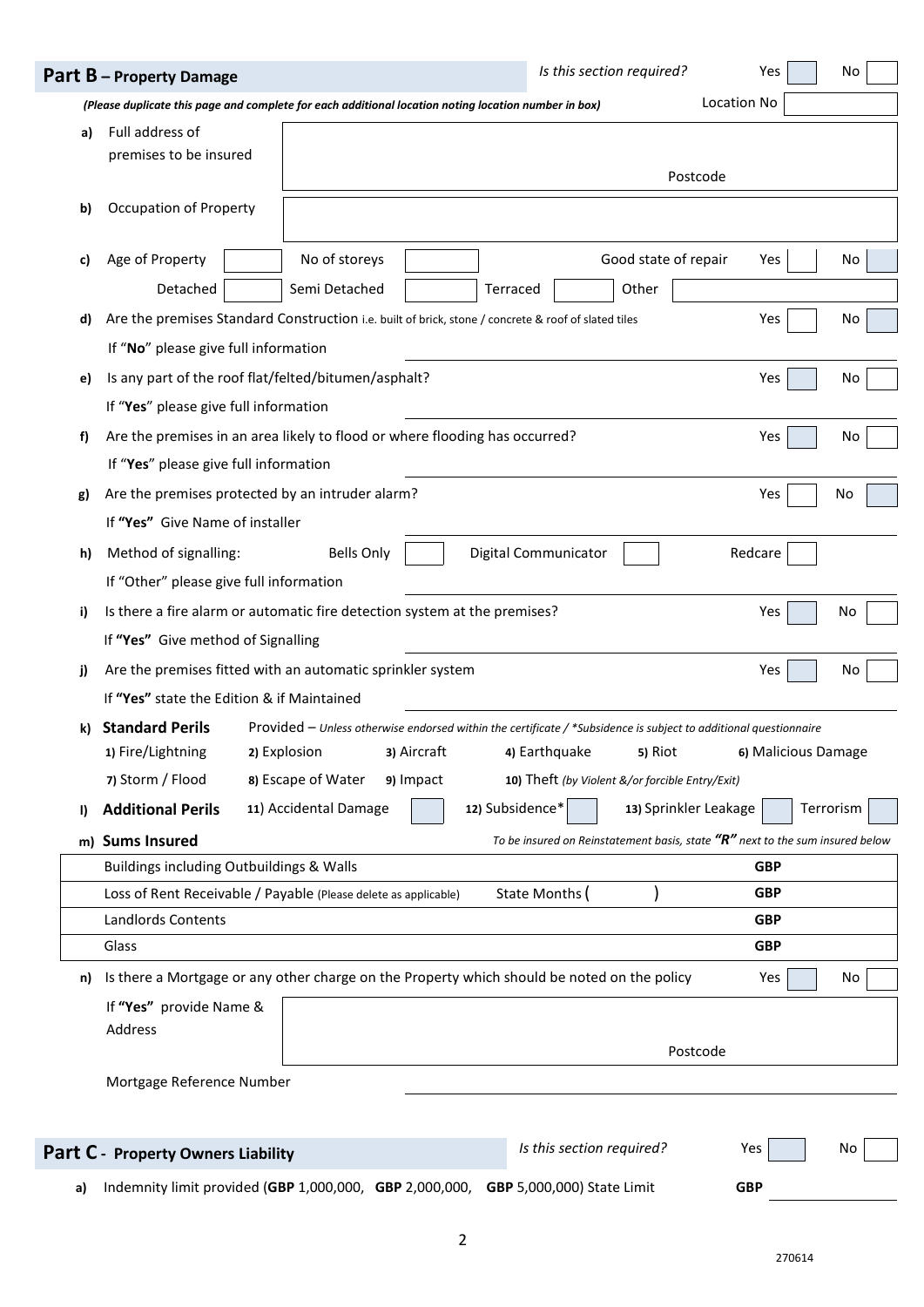|    | <b>Part D</b> – Accidents to Domestic Staff                                                                                                                                                                                                       | Is this section required? | Yes        | No        |
|----|---------------------------------------------------------------------------------------------------------------------------------------------------------------------------------------------------------------------------------------------------|---------------------------|------------|-----------|
| a) | Indemnity limit provided                                                                                                                                                                                                                          |                           | <b>GBP</b> | 5,000,000 |
|    | Part E - General & Subsidence Questions                                                                                                                                                                                                           |                           |            |           |
| a) | Are you now or have you previously been insured in respect of any of the risks to which<br>this application relates?<br>If "Yes" state name of Insurer & Policy No                                                                                |                           | Yes        | No        |
| b) | In respect of the risks to be insured, whether at these premises or elsewhere has any<br>company or underwriter declined to issue or renew a policy or imposed special terms?<br>If "Yes" please provide details                                  |                           | Yes        | No        |
|    | Have you or Any Director, Partner Employee or Representative ever been;                                                                                                                                                                           |                           |            |           |
| a) | Been convicted of (or charged with but not yet tried for) any offence other than a<br>driving offence?                                                                                                                                            |                           | Yes        | No        |
|    | If "Yes" Provide details                                                                                                                                                                                                                          |                           |            |           |
| b) | Been declared bankrupt or are the subject of any current bankruptcy proceedings or<br>any voluntary or mandatory insolvency or winding up procedures?<br>If "Yes" Provide details                                                                 |                           | Yes        | No        |
| c) | Had any County Court Judgments made against you in personal capacity, any<br>organisation, company, business, or firm in which you have been involved as a trustee,<br>Director, or partner or in a similar capacity?<br>If "Yes" Provide details |                           | Yes        | No        |
| d) | Are the premises free from signs of damage which may be attributable to Subsidence,<br>Landslip or Heave?<br>If "No" Provide details                                                                                                              |                           | Yes        | No        |
| e) | Are the premises being monitored for or have they ever been monitored for or been<br>the subject of an occurrence of Subsidence, Landslip, or Heave?<br>If "Yes" Provide details                                                                  |                           | Yes        | No.       |
| f) | Are there any trees or shrubs within 20 feet of your premises whether inside or outside<br>your garden, which are more than 10 feet tall?<br>If "Yes" Provide details                                                                             |                           | Yes        | No        |
| g) | Has the structure of your premises been extended within the last 25 years?                                                                                                                                                                        |                           | Yes        | No        |
|    | If "Yes" Provide details                                                                                                                                                                                                                          |                           |            |           |
| h) | Have the premises ever been the subject of a survey which mentions settlement or<br>movement of Buildings? (if "Yes", please enclose a copy of this survey)<br>If "Yes" Provide details                                                           |                           | Yes        | No        |
| i) | Has any neighbouring property, after enquiry, been the subject of an occurrence of<br>Subsidence, Landslip or Heave?<br>If "Yes" Provide details                                                                                                  |                           | Yes        | No        |
| j) | Have the premises ever been flooded as a result of broken or damaged underground<br>drains or are you aware of any extensive drainage problems within the last 5 years?<br>If "Yes" Provide details                                               |                           | Yes        | No        |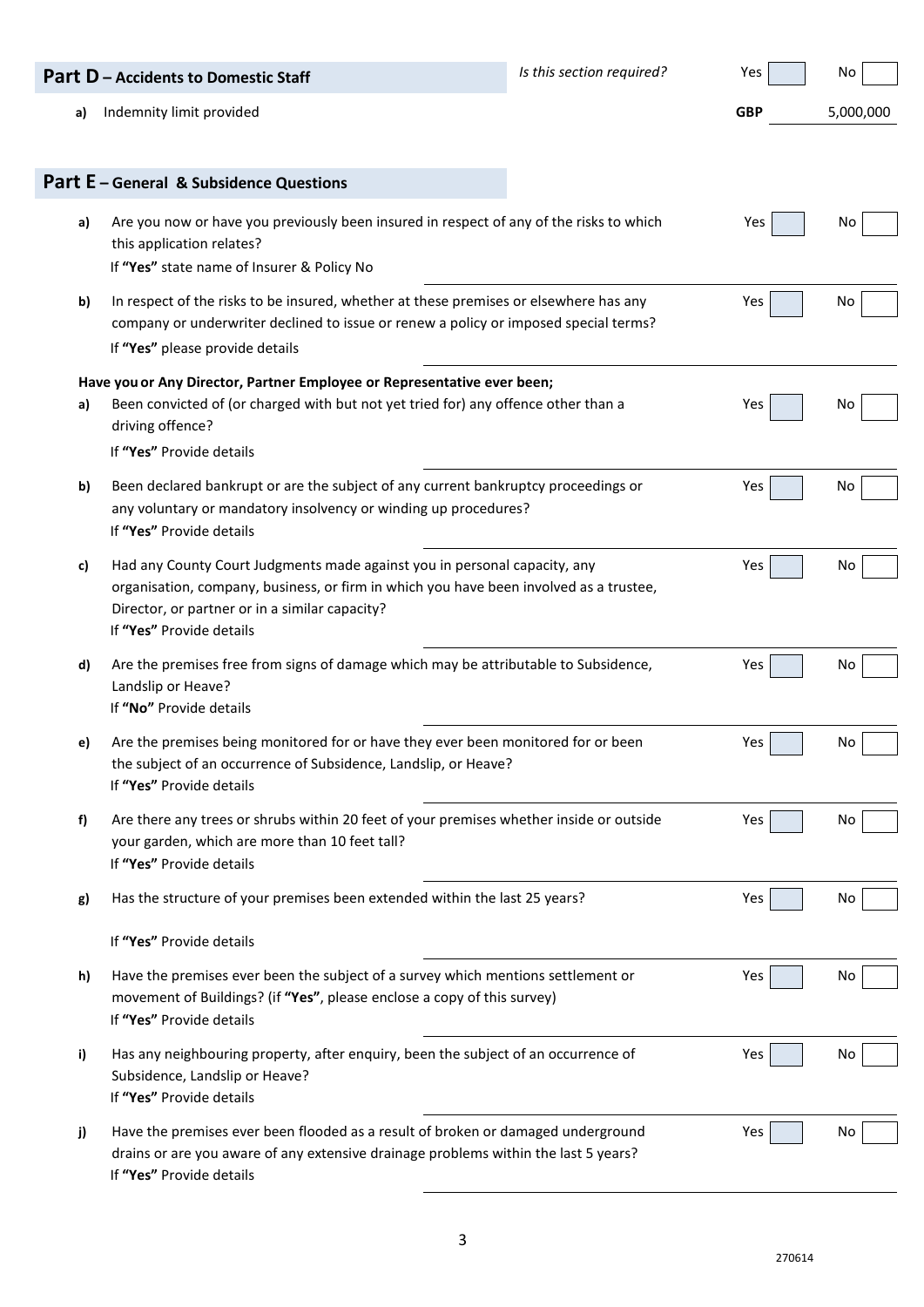## **Any Other General/Additional Information**

Question No

# **Part F – Claims Declaration**

Give details of all claims you and/or any Directors/Partners/Financially Associated Person(s) have made in the insured name or previous trading name, during the last 5 years, please use a separate sheet if necessary

| Date of Loss | Details of Claims / Circumstances | Improvements made to   | Amount Paid, Outstanding |
|--------------|-----------------------------------|------------------------|--------------------------|
| DD/MM/YYYY   |                                   | prevent further losses | or Reserve               |
|              |                                   |                        |                          |
|              |                                   |                        |                          |
|              |                                   |                        |                          |
|              |                                   |                        |                          |
|              |                                   |                        |                          |
|              |                                   |                        |                          |
|              |                                   |                        |                          |
|              |                                   |                        |                          |
|              |                                   |                        |                          |
|              |                                   |                        |                          |
|              |                                   |                        |                          |
|              |                                   |                        |                          |